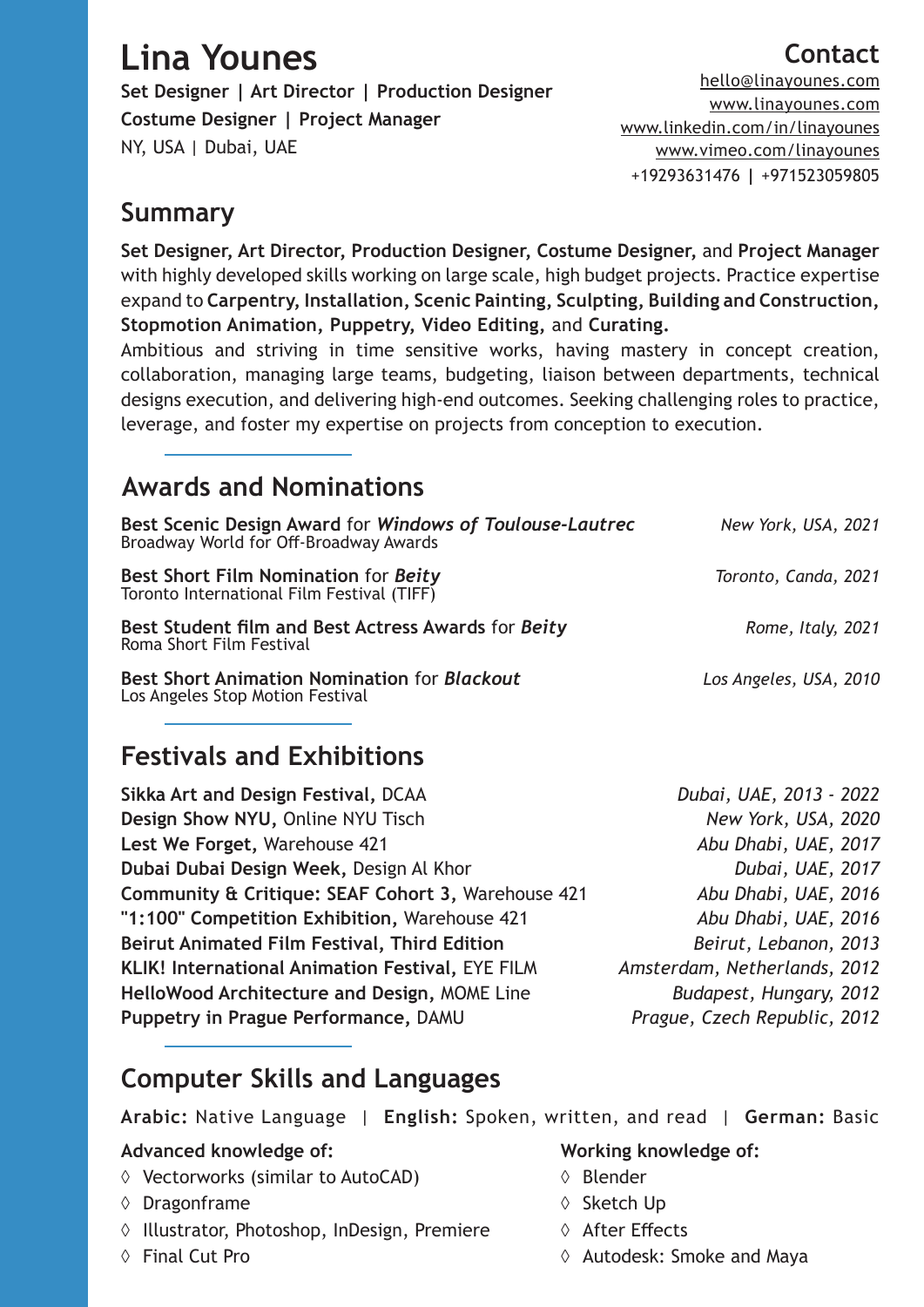## **Education**

**MFA in Design for Stage and Film** *New York, USA, 2020* Tisch School of Design, New York University

**BFA in Graphic Design** *Beirut, Lebanon, 2008*

Department of Architecture and Design, American University of Beirut

### **Internship 3D Animation** *Hangzhou, China, 2007*

Department of Animation, Zhongnan Animation Video Company

## **Certificates and Workshops**

| Documentary and Divising, NYU Open Arts                  | New York, USA, 2019          |
|----------------------------------------------------------|------------------------------|
| Site Specific and Immersive Performance, NYU Open Arts   | New York, USA, 2019          |
| <b>Embodied Performance, NYU Open Arts</b>               | New York, USA, 2018          |
| Steps, Rhythm, Movement: African Dance, NYU Open Arts    | New York, USA, 2018          |
| Salama bint Hamdan Al Nahyan Emerging Artist Fellowship, | Abu Dhabi, UAE, 2016         |
| in partnership with Rhode Island School of Design        |                              |
| Stopmotion Animation Workshop, HelloWood, Mome Line      | Budapest, Hungary, 2012      |
| <b>Puppetry Intensive, DAMU</b>                          | Prague, Czech Republic, 2012 |
| Puppet Carving, Puppets in Prague                        | Prague, Czech Republic, 2012 |
| Puppets for Animated Film, Puppets in Prague             | Prague, Czech Republic, 2012 |
| 8 mm and 16 mm Film Workshop, LaBeirut, LaBerlin         | Beirut, Lebanon, 2012        |
| <b>Quantel V5 Certificate, MBC</b>                       | Dubai, UAE, 2011             |
| 'Situated', 48 Hour Film Project                         | Dubai, UAE, 2011             |
| HD Certificate, BBC, TwoFour54                           | Abu Dhabi, UAE, 2010         |
| Maya Certificate, SAE                                    | Dubai, UAE, 2009             |
|                                                          |                              |

## **Experience**

**Set Design** for Theater, Opera, Musicals, Online Performances, and Theater by Mail *New York, USA | 2017 - 2022*

- ◊ Design sets and manage all aspects of set execution
- $\diamond$  Communicate and work closely with directors to ensure that their vision and goals are fully met
- $\Diamond$  Collaborate with costume and lighting designers to create the space in full harmony
- ◊ Create storyboard sequences, scene breakdowns, entrances and exits of performers
- ◊ Build scale models, create construction plans, coordinate build-out, develop drawings and sketches
- ◊ Fabricate, paint, source, and construct props
- ◊ Attend rehearsals, tech, and dress rehearsals to ensure the flow on stage is seamless

Best Scenic Design Award: Broadway World, Off-Broadway Production, *Windows of Toulouse-Lautrec*

*Theater: Moliere Turns 400, Lula 19/85, Tartuffe, Windows of Toulouse-Lautrec, Mr. Burns Opera and Musicals: Esther in the Spotlight, Cendrillon, Lilith, Nightlife Online Performances: pen/man/ship 2021, School for Wives, pen/man/ship 2020 Theater by Mail: dream/home*